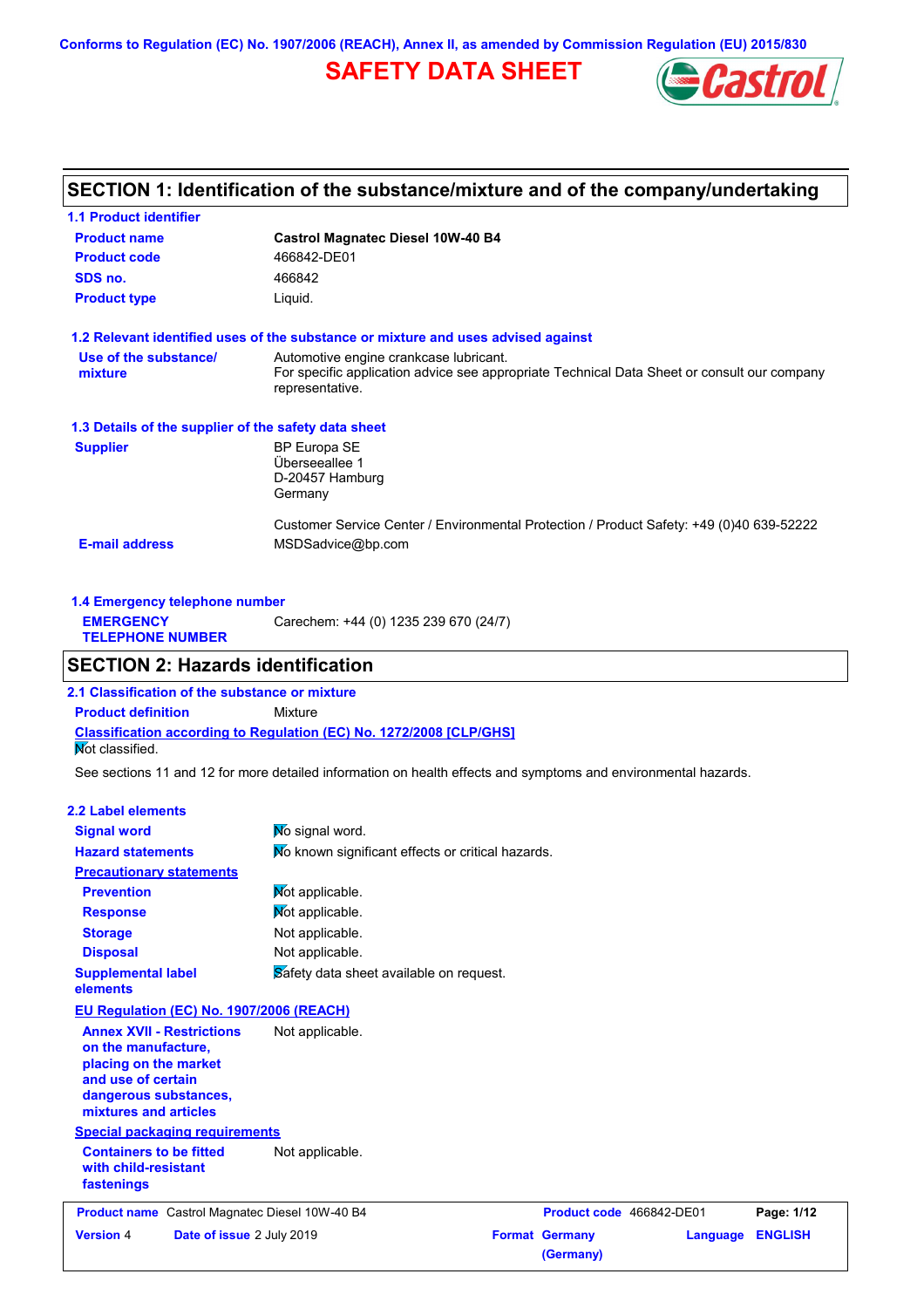## **SECTION 2: Hazards identification**

| <b>Tactile warning of danger</b>                                                                                         | Not applicable.                                                                                                                                                                                                                          |
|--------------------------------------------------------------------------------------------------------------------------|------------------------------------------------------------------------------------------------------------------------------------------------------------------------------------------------------------------------------------------|
| 2.3 Other hazards                                                                                                        |                                                                                                                                                                                                                                          |
| <b>Results of PBT and vPvB</b><br>assessment                                                                             | Product does not meet the criteria for PBT or vPvB according to Regulation (EC) No. 1907/2006.<br>Annex XIII.                                                                                                                            |
| <b>Product meets the criteria</b><br>for PBT or vPvB according<br>to Regulation (EC) No.<br><b>1907/2006, Annex XIII</b> | This mixture does not contain any substances that are assessed to be a PBT or a vPvB.                                                                                                                                                    |
| Other hazards which do<br>not result in classification                                                                   | $\triangleright$ efatting to the skin.<br>USED ENGINE OILS<br>Used engine oil may contain hazardous components which have the potential to cause skin<br>cancer.<br>See Toxicological Information, section 11 of this Safety Data Sheet. |
|                                                                                                                          | Experimental data on one or more of the components has been used to determine all or part of                                                                                                                                             |

the hazard classification of this product.

## **SECTION 3: Composition/information on ingredients**

#### **3.2 Mixtures**

Mixture **Product definition**

Highly refined base oil (IP 346 DMSO extract < 3%). Proprietary performance additives.

| <b>Product/ingredient</b><br>name                                                                                                | <b>Identifiers</b>               | % | <b>Regulation (EC) No.</b><br>1272/2008 [CLP]                             | Type        |
|----------------------------------------------------------------------------------------------------------------------------------|----------------------------------|---|---------------------------------------------------------------------------|-------------|
| Phosphorodithioic acid, mixed O,O-bis REACH #: 01-2119493626-26 $\leq$ 3<br>(1,3-dimethylbutyl and iso-Pr) esters.<br>zinc salts | EC: 283-392-8<br>CAS: 84605-29-8 |   | <b>Skin Irrit. 2. H315</b><br>Eye Dam. 1, H318<br>Aquatic Chronic 2, H411 | $[1]$ $[2]$ |

**See Section 16 for the full text of the H statements declared above.**

### Type

[1] Substance classified with a health or environmental hazard

[2] Substance with a workplace exposure limit

[3] Substance meets the criteria for PBT according to Regulation (EC) No. 1907/2006, Annex XIII

[4] Substance meets the criteria for vPvB according to Regulation (EC) No. 1907/2006, Annex XIII

[5] Substance of equivalent concern

[6] Additional disclosure due to company policy

Occupational exposure limits, if available, are listed in Section 8.

## **SECTION 4: First aid measures**

### **4.1 Description of first aid measures**

| <b>Eye contact</b>                | In case of contact, immediately flush eyes with plenty of water for at least 15 minutes. Eyelids<br>should be held away from the eyeball to ensure thorough rinsing. Check for and remove any<br>contact lenses. Get medical attention.           |
|-----------------------------------|---------------------------------------------------------------------------------------------------------------------------------------------------------------------------------------------------------------------------------------------------|
| <b>Skin contact</b>               | Wash skin thoroughly with soap and water or use recognised skin cleanser. Remove<br>contaminated clothing and shoes. Wash clothing before reuse. Clean shoes thoroughly before<br>reuse. Get medical attention if irritation develops.            |
| <b>Inhalation</b>                 | Finhaled, remove to fresh air. In case of inhalation of decomposition products in a fire,<br>symptoms may be delayed. The exposed person may need to be kept under medical<br>surveillance for 48 hours. Get medical attention if symptoms occur. |
| <b>Ingestion</b>                  | Do not induce vomiting unless directed to do so by medical personnel. Get medical attention if<br>symptoms occur.                                                                                                                                 |
| <b>Protection of first-aiders</b> | No action shall be taken involving any personal risk or without suitable training. It may be<br>dangerous to the person providing aid to give mouth-to-mouth resuscitation.                                                                       |

#### **4.2 Most important symptoms and effects, both acute and delayed**

See Section 11 for more detailed information on health effects and symptoms.

| <b>Potential acute health effects</b> |                                                       |                                                                                           |  |
|---------------------------------------|-------------------------------------------------------|-------------------------------------------------------------------------------------------|--|
| <b>Inhalation</b>                     | delayed following exposure.                           | Exposure to decomposition products may cause a health hazard. Serious effects may be      |  |
| Ingestion                             | No known significant effects or critical hazards.     |                                                                                           |  |
| <b>Skin contact</b>                   |                                                       | Defatting to the skin. May cause skin dryness and irritation.                             |  |
| <b>Eye contact</b>                    |                                                       | Mot classified as an eye irritant. Based on data available for this or related materials. |  |
|                                       | <b>Product name</b> Castrol Magnatec Diesel 10W-40 B4 | Product code 466842-DE01<br>Page: 2/12                                                    |  |
| <b>Version 4</b>                      | Date of issue 2 July 2019                             | <b>ENGLISH</b><br><b>Format Germany</b><br>Language                                       |  |
|                                       |                                                       | (Germany)                                                                                 |  |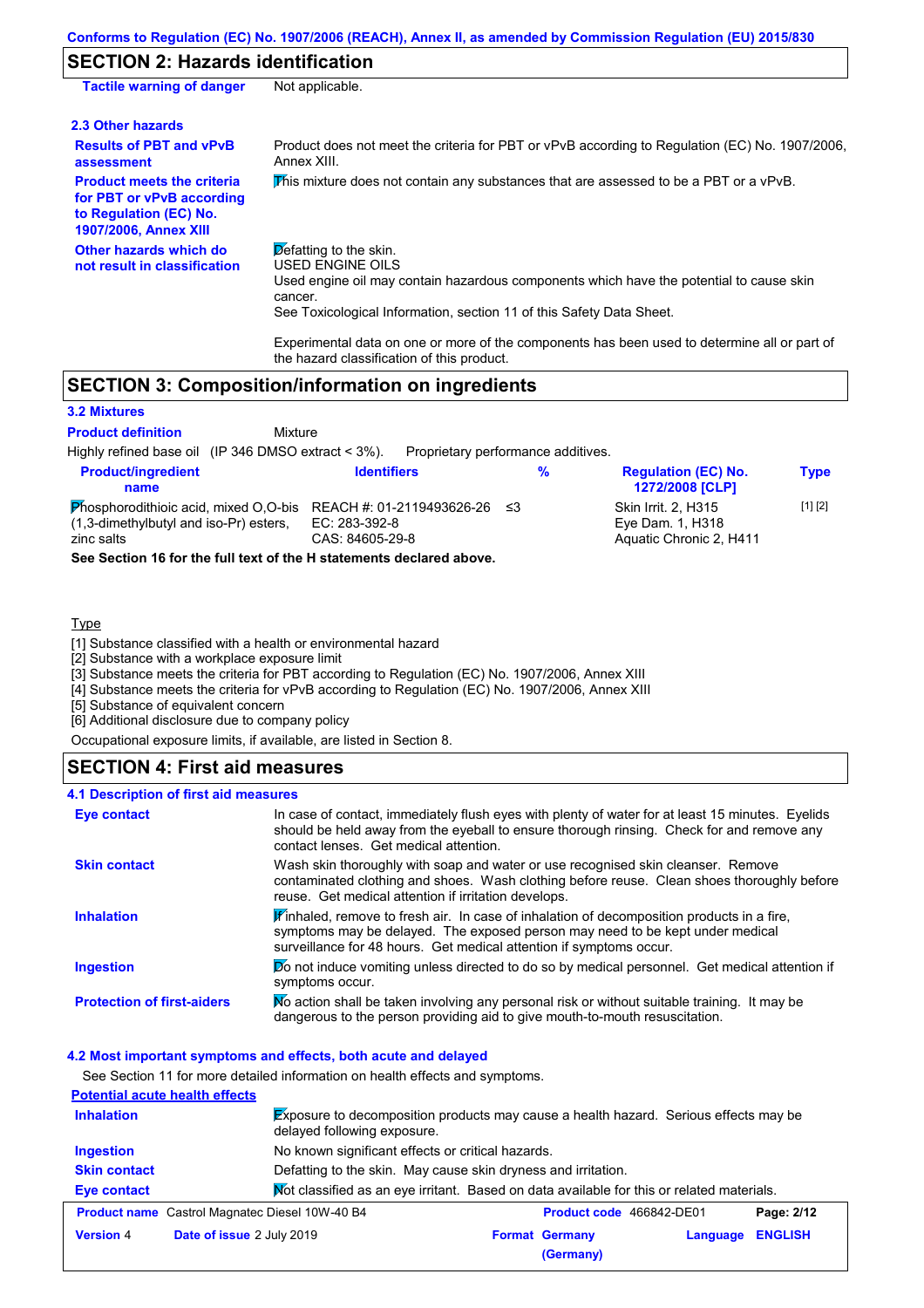# **SECTION 4: First aid measures**

|                     | Delayed and immediate effects as well as chronic effects from short and long-term exposure                        |
|---------------------|-------------------------------------------------------------------------------------------------------------------|
| <b>Inhalation</b>   | Overexposure to the inhalation of airborne droplets or aerosols may cause irritation of the<br>respiratory tract. |
| <b>Ingestion</b>    | Ingestion of large quantities may cause nausea and diarrhoea.                                                     |
| <b>Skin contact</b> | Prolonged or repeated contact can defat the skin and lead to irritation and/or dermatitis.                        |
| Eye contact         | Potential risk of transient stinging or redness if accidental eye contact occurs.                                 |
|                     |                                                                                                                   |

### **4.3 Indication of any immediate medical attention and special treatment needed**

|  | <b>Notes to physician</b> | Treatment should in general be symptomatic and directed to relieving any effects.<br>In case of inhalation of decomposition products in a fire, symptoms may be delayed.<br>The exposed person may need to be kept under medical surveillance for 48 hours. |
|--|---------------------------|-------------------------------------------------------------------------------------------------------------------------------------------------------------------------------------------------------------------------------------------------------------|
|--|---------------------------|-------------------------------------------------------------------------------------------------------------------------------------------------------------------------------------------------------------------------------------------------------------|

# **SECTION 5: Firefighting measures**

| 5.1 Extinguishing media                                   |                                                                                                                                                                                                                                                                                                                                                                   |
|-----------------------------------------------------------|-------------------------------------------------------------------------------------------------------------------------------------------------------------------------------------------------------------------------------------------------------------------------------------------------------------------------------------------------------------------|
| <b>Suitable extinguishing</b><br>media                    | In case of fire, use foam, dry chemical or carbon dioxide extinguisher or spray.                                                                                                                                                                                                                                                                                  |
| <b>Unsuitable extinguishing</b><br>media                  | Do not use water jet. The use of a water jet may cause the fire to spread by splashing the<br>burning product.                                                                                                                                                                                                                                                    |
| 5.2 Special hazards arising from the substance or mixture |                                                                                                                                                                                                                                                                                                                                                                   |
| <b>Hazards from the</b><br>substance or mixture           | In a fire or if heated, a pressure increase will occur and the container may burst.                                                                                                                                                                                                                                                                               |
| <b>Hazardous combustion</b><br>products                   | Combustion products may include the following:<br>carbon oxides (CO, CO <sub>2</sub> ) (carbon monoxide, carbon dioxide)<br>nitrogen oxides (NO, $N_O$ , etc.)                                                                                                                                                                                                    |
| 5.3 Advice for firefighters                               |                                                                                                                                                                                                                                                                                                                                                                   |
| <b>Special precautions for</b><br>fire-fighters           | No action shall be taken involving any personal risk or without suitable training. Promptly<br>isolate the scene by removing all persons from the vicinity of the incident if there is a fire.                                                                                                                                                                    |
| <b>Special protective</b><br>equipment for fire-fighters  | Fire-fighters should wear appropriate protective equipment and self-contained breathing<br>apparatus (SCBA) with a full face-piece operated in positive pressure mode. Clothing for fire-<br>fighters (including helmets, protective boots and gloves) conforming to European standard EN<br>469 will provide a basic level of protection for chemical incidents. |

# **SECTION 6: Accidental release measures**

|                                                          | 6.1 Personal precautions, protective equipment and emergency procedures                                                                                                                                                                                                                                                                                                                        |
|----------------------------------------------------------|------------------------------------------------------------------------------------------------------------------------------------------------------------------------------------------------------------------------------------------------------------------------------------------------------------------------------------------------------------------------------------------------|
| For non-emergency<br>personnel                           | No action shall be taken involving any personal risk or without suitable training. Evacuate<br>surrounding areas. Keep unnecessary and unprotected personnel from entering. Do not touch<br>or walk through spilt material. Floors may be slippery; use care to avoid falling. Put on<br>appropriate personal protective equipment.                                                            |
| For emergency responders                                 | Entry into a confined space or poorly ventilated area contaminated with vapour, mist or fume is<br>extremely hazardous without the correct respiratory protective equipment and a safe system of<br>work. Wear self-contained breathing apparatus. Wear a suitable chemical protective suit.<br>Chemical resistant boots. See also the information in "For non-emergency personnel".           |
| <b>6.2 Environmental</b><br>precautions                  | Avoid dispersal of spilt material and runoff and contact with soil, waterways, drains and sewers.<br>Inform the relevant authorities if the product has caused environmental pollution (sewers,<br>waterways, soil or air).                                                                                                                                                                    |
| 6.3 Methods and material for containment and cleaning up |                                                                                                                                                                                                                                                                                                                                                                                                |
| <b>Small spill</b>                                       | Stop leak if without risk. Move containers from spill area. Absorb with an inert material and<br>place in an appropriate waste disposal container. Dispose of via a licensed waste disposal<br>contractor.                                                                                                                                                                                     |
| Large spill                                              | Stop leak if without risk. Move containers from spill area. Prevent entry into sewers, water<br>courses, basements or confined areas. Contain and collect spillage with non-combustible,<br>absorbent material e.g. sand, earth, vermiculite or diatomaceous earth and place in container<br>for disposal according to local regulations. Dispose of via a licensed waste disposal contractor. |

|           | <b>Product name</b> Castrol Magnatec Diesel 10W-40 B4 | Product code 466842-DE01 |                         | Page: 3/12 |
|-----------|-------------------------------------------------------|--------------------------|-------------------------|------------|
| Version 4 | <b>Date of issue 2 July 2019</b>                      | <b>Format Germany</b>    | <b>Language ENGLISH</b> |            |
|           |                                                       | (Germany)                |                         |            |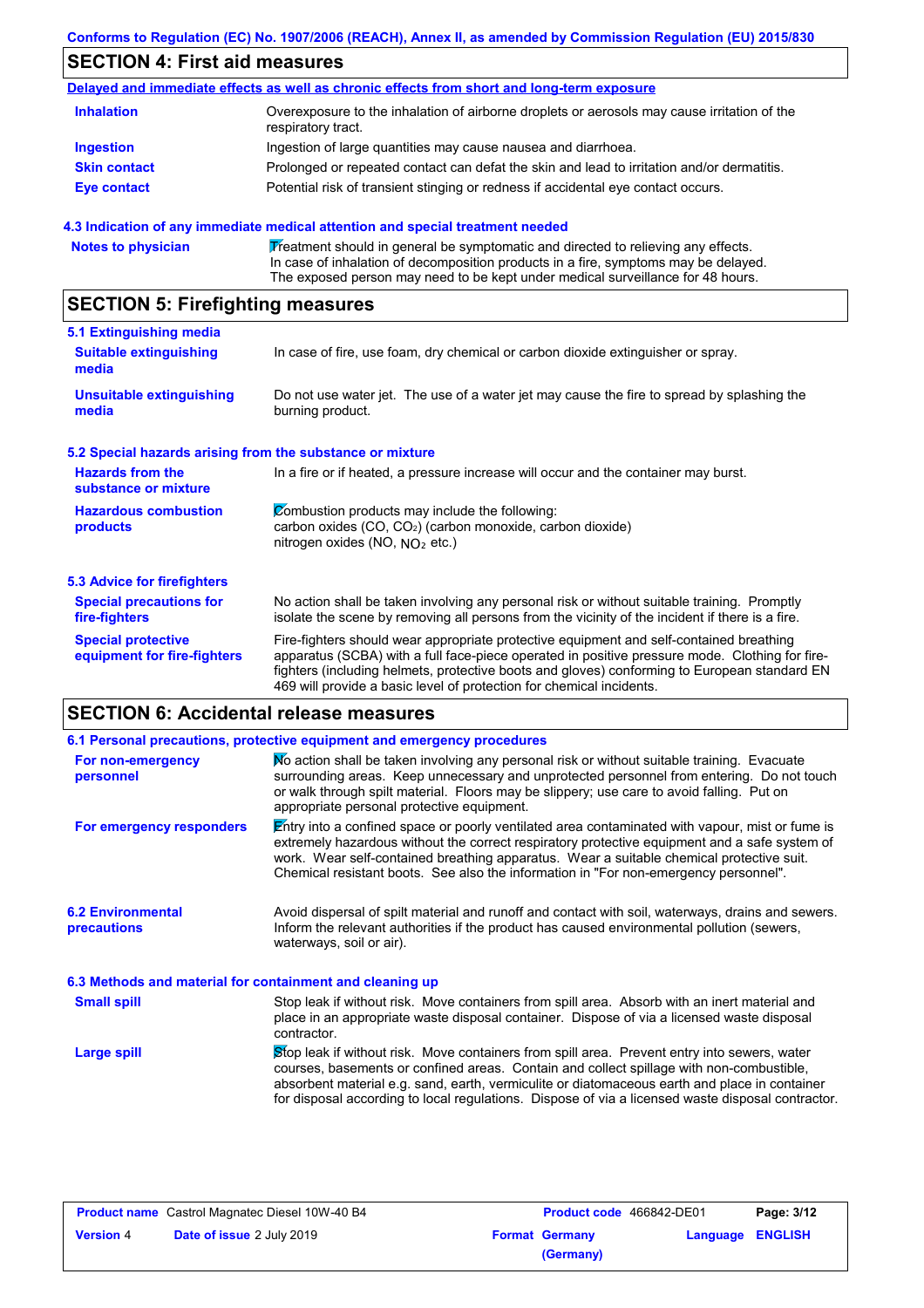## **SECTION 6: Accidental release measures**

| 6.4 Reference to other | See Section 1 for emergency contact information.                            |
|------------------------|-----------------------------------------------------------------------------|
| <b>sections</b>        | See Section 5 for firefighting measures.                                    |
|                        | See Section 8 for information on appropriate personal protective equipment. |
|                        | See Section 12 for environmental precautions.                               |
|                        | See Section 13 for additional waste treatment information.                  |

## **SECTION 7: Handling and storage**

| 7.1 Precautions for safe handling                                                                                                                                                                                                    |                                                                                                                                                                                                                                                                                                                                                                                                                                                                                          |
|--------------------------------------------------------------------------------------------------------------------------------------------------------------------------------------------------------------------------------------|------------------------------------------------------------------------------------------------------------------------------------------------------------------------------------------------------------------------------------------------------------------------------------------------------------------------------------------------------------------------------------------------------------------------------------------------------------------------------------------|
| <b>Protective measures</b>                                                                                                                                                                                                           | Put on appropriate personal protective equipment.                                                                                                                                                                                                                                                                                                                                                                                                                                        |
| <b>Advice on general</b><br>occupational hygiene                                                                                                                                                                                     | Eating, drinking and smoking should be prohibited in areas where this material is handled.<br>stored and processed. Wash thoroughly after handling. Remove contaminated clothing and<br>protective equipment before entering eating areas. See also Section 8 for additional<br>information on hygiene measures.                                                                                                                                                                         |
| <b>7.2 Conditions for safe</b><br>storage, including any<br>incompatibilities                                                                                                                                                        | Store in accordance with local regulations. Store in a dry, cool and well-ventilated area, away<br>from incompatible materials (see Section 10). Keep away from heat and direct sunlight. Keep<br>container tightly closed and sealed until ready for use. Containers that have been opened must<br>be carefully resealed and kept upright to prevent leakage. Store and use only in equipment/<br>containers designed for use with this product. Do not store in unlabelled containers. |
| <b>Not suitable</b>                                                                                                                                                                                                                  | Prolonged exposure to elevated temperature.                                                                                                                                                                                                                                                                                                                                                                                                                                              |
| <b>Germany - Storage code</b>                                                                                                                                                                                                        | 10                                                                                                                                                                                                                                                                                                                                                                                                                                                                                       |
| 7.3 Specific end use(s)                                                                                                                                                                                                              |                                                                                                                                                                                                                                                                                                                                                                                                                                                                                          |
| <b>December of the decision of the second contract of the second contract of the second contract of the second contract of the second contract of the second contract of the second contract of the second contract of the secon</b> | Cas sestion 1.2 and Evropuse secondrice in appey if applicable                                                                                                                                                                                                                                                                                                                                                                                                                           |

**Recommendations**

See section 1.2 and Exposure scenarios in annex, if applicable.

## **SECTION 8: Exposure controls/personal protection**

| <b>Product/ingredient name</b>                                                             |  | <b>Exposure limit values</b>                                                                                                                                                                                                                         |  |
|--------------------------------------------------------------------------------------------|--|------------------------------------------------------------------------------------------------------------------------------------------------------------------------------------------------------------------------------------------------------|--|
| Phosphorodithioic acid, mixed O,O-bis<br>(1,3-dimethylbutyl and iso-Pr) esters, zinc salts |  | DFG MAC-values list (Germany).                                                                                                                                                                                                                       |  |
|                                                                                            |  | TWA: 2 mg/m <sup>3</sup> 8 hours. Issued/Revised: 7/2013 Form: Inhalable fraction<br>PEAK: 4 mg/m <sup>3</sup> , 4 times per shift, 15 minutes. Issued/Revised: 7/2013<br>Form: Inhalable fraction                                                   |  |
|                                                                                            |  | PEAK: 0.4 mg/m <sup>3</sup> , 4 times per shift, 15 minutes. Issued/Revised: 7/2012<br>Form: Respirable fraction                                                                                                                                     |  |
|                                                                                            |  | TWA: 0.1 mg/m <sup>3</sup> 8 hours. Issued/Revised: 7/2012 Form: Respirable<br>fraction                                                                                                                                                              |  |
| guidance only.                                                                             |  | Whilst specific OELs for certain components may be shown in this section, other components may be present in any mist,<br>vapour or dust produced. Therefore, the specific OELs may not be applicable to the product as a whole and are provided for |  |
| <b>Recommended monitoring</b><br>procedures                                                |  | If this product contains ingredients with exposure limits, personal, workplace atmosphere or<br>biological monitoring may be required to determine the effectiveness of the ventilation or other                                                     |  |

control measures and/or the necessity to use respiratory protective equipment. Reference should be made to monitoring standards, such as the following: European Standard EN 689 (Workplace atmospheres - Guidance for the assessment of exposure by inhalation to chemical agents for comparison with limit values and measurement strategy) European Standard EN 14042 (Workplace atmospheres - Guide for the application and use of procedures for the assessment of exposure to chemical and biological agents) European Standard EN 482 (Workplace atmospheres - General requirements for the performance of procedures for the measurement of chemical agents) Reference to national guidance documents for methods for the determination of hazardous substances will also be required.

### **Derived No Effect Level**

No DNELs/DMELs available.

#### **Predicted No Effect Concentration**

No PNECs available

### **8.2 Exposure controls**

|                  | <b>Product name</b> Castrol Magnatec Diesel 10W-40 B4 | Product code 466842-DE01 |                  | Page: 4/12 |
|------------------|-------------------------------------------------------|--------------------------|------------------|------------|
| <b>Version 4</b> | <b>Date of issue 2 July 2019</b>                      | <b>Format Germany</b>    | Language ENGLISH |            |
|                  |                                                       | (Germany)                |                  |            |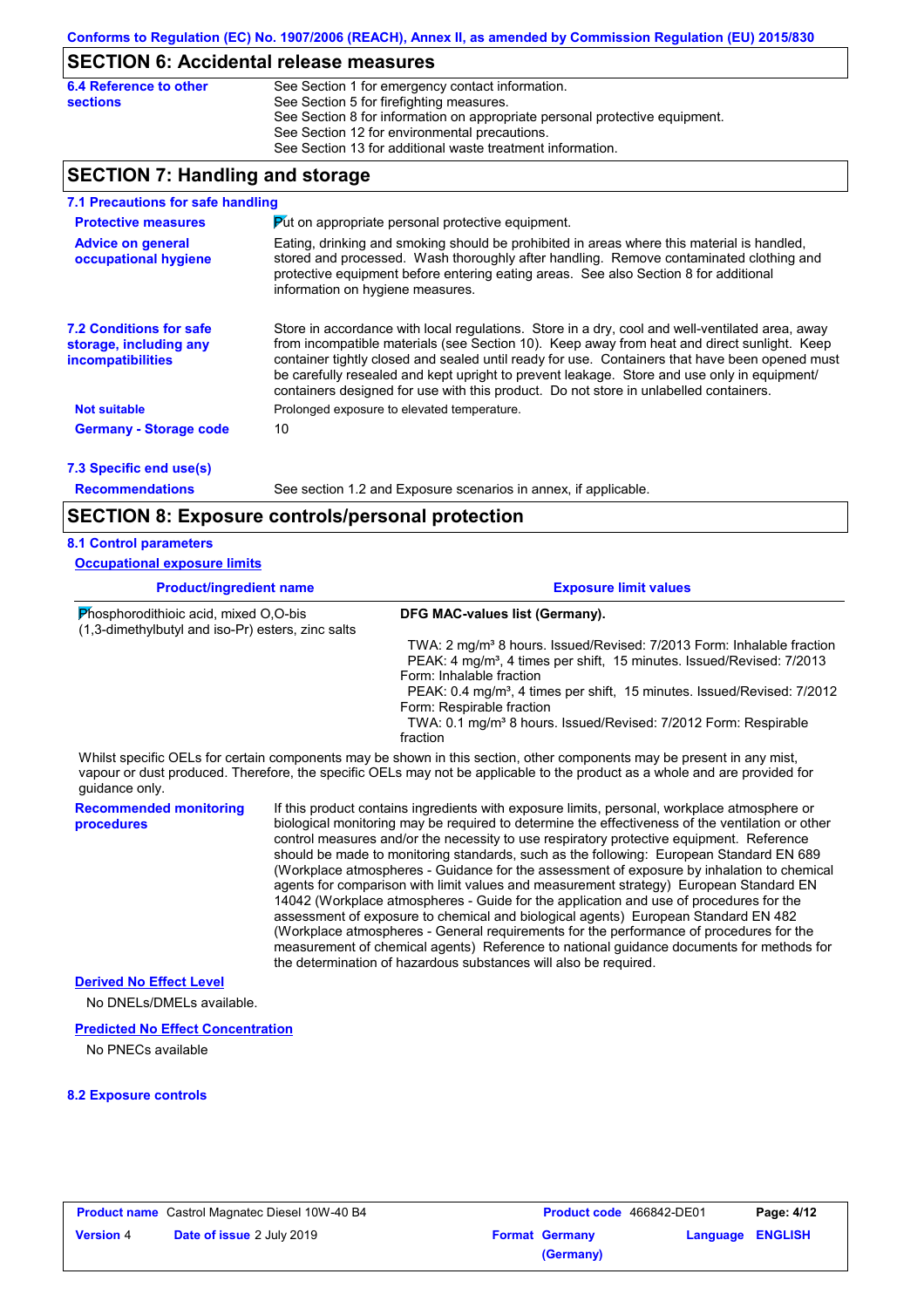# **SECTION 8: Exposure controls/personal protection**

| <b>Appropriate engineering</b><br><b>controls</b> | Provide exhaust ventilation or other engineering controls to keep the relevant airborne<br>concentrations below their respective occupational exposure limits.<br>All activities involving chemicals should be assessed for their risks to health, to ensure<br>exposures are adequately controlled. Personal protective equipment should only be considered<br>after other forms of control measures (e.g. engineering controls) have been suitably evaluated.<br>Personal protective equipment should conform to appropriate standards, be suitable for use, be<br>kept in good condition and properly maintained.<br>Your supplier of personal protective equipment should be consulted for advice on selection and<br>appropriate standards. For further information contact your national organisation for standards.<br>The final choice of protective equipment will depend upon a risk assessment. It is important to<br>ensure that all items of personal protective equipment are compatible. |
|---------------------------------------------------|---------------------------------------------------------------------------------------------------------------------------------------------------------------------------------------------------------------------------------------------------------------------------------------------------------------------------------------------------------------------------------------------------------------------------------------------------------------------------------------------------------------------------------------------------------------------------------------------------------------------------------------------------------------------------------------------------------------------------------------------------------------------------------------------------------------------------------------------------------------------------------------------------------------------------------------------------------------------------------------------------------|
| <b>Individual protection measures</b>             |                                                                                                                                                                                                                                                                                                                                                                                                                                                                                                                                                                                                                                                                                                                                                                                                                                                                                                                                                                                                         |
| <b>Hygiene measures</b>                           | Wash hands, forearms and face thoroughly after handling chemical products, before eating,<br>smoking and using the lavatory and at the end of the working period. Ensure that eyewash<br>stations and safety showers are close to the workstation location.                                                                                                                                                                                                                                                                                                                                                                                                                                                                                                                                                                                                                                                                                                                                             |
| <b>Respiratory protection</b>                     | In case of insufficient ventilation, wear suitable respiratory equipment.<br>The correct choice of respiratory protection depends upon the chemicals being handled, the<br>conditions of work and use, and the condition of the respiratory equipment. Safety procedures<br>should be developed for each intended application. Respiratory protection equipment should<br>therefore be chosen in consultation with the supplier/manufacturer and with a full assessment<br>of the working conditions.                                                                                                                                                                                                                                                                                                                                                                                                                                                                                                   |
| <b>Eye/face protection</b>                        | Safety glasses with side shields.                                                                                                                                                                                                                                                                                                                                                                                                                                                                                                                                                                                                                                                                                                                                                                                                                                                                                                                                                                       |
| <b>Skin protection</b>                            |                                                                                                                                                                                                                                                                                                                                                                                                                                                                                                                                                                                                                                                                                                                                                                                                                                                                                                                                                                                                         |
| <b>Hand protection</b>                            | <b>General Information:</b>                                                                                                                                                                                                                                                                                                                                                                                                                                                                                                                                                                                                                                                                                                                                                                                                                                                                                                                                                                             |
|                                                   | Because specific work environments and material handling practices vary, safety procedures<br>should be developed for each intended application. The correct choice of protective gloves<br>depends upon the chemicals being handled, and the conditions of work and use. Most gloves<br>provide protection for only a limited time before they must be discarded and replaced (even the<br>best chemically resistant gloves will break down after repeated chemical exposures).                                                                                                                                                                                                                                                                                                                                                                                                                                                                                                                        |
|                                                   | Gloves should be chosen in consultation with the supplier / manufacturer and taking account of<br>a full assessment of the working conditions.                                                                                                                                                                                                                                                                                                                                                                                                                                                                                                                                                                                                                                                                                                                                                                                                                                                          |
|                                                   | Recommended: Nitrile gloves.<br><b>Breakthrough time:</b>                                                                                                                                                                                                                                                                                                                                                                                                                                                                                                                                                                                                                                                                                                                                                                                                                                                                                                                                               |
|                                                   | Breakthrough time data are generated by glove manufacturers under laboratory test conditions<br>and represent how long a glove can be expected to provide effective permeation resistance. It<br>is important when following breakthrough time recommendations that actual workplace<br>conditions are taken into account. Always consult with your glove supplier for up-to-date<br>technical information on breakthrough times for the recommended glove type.<br>Our recommendations on the selection of gloves are as follows:                                                                                                                                                                                                                                                                                                                                                                                                                                                                      |
|                                                   | Continuous contact:                                                                                                                                                                                                                                                                                                                                                                                                                                                                                                                                                                                                                                                                                                                                                                                                                                                                                                                                                                                     |
|                                                   | Gloves with a minimum breakthrough time of 240 minutes, or >480 minutes if suitable gloves<br>can be obtained.<br>If suitable gloves are not available to offer that level of protection, gloves with shorter<br>breakthrough times may be acceptable as long as appropriate glove maintenance and<br>replacement regimes are determined and adhered to.                                                                                                                                                                                                                                                                                                                                                                                                                                                                                                                                                                                                                                                |
|                                                   | Short-term / splash protection:                                                                                                                                                                                                                                                                                                                                                                                                                                                                                                                                                                                                                                                                                                                                                                                                                                                                                                                                                                         |
|                                                   | Recommended breakthrough times as above.<br>It is recognised that for short-term, transient exposures, gloves with shorter breakthrough times<br>may commonly be used. Therefore, appropriate maintenance and replacement regimes must<br>be determined and rigorously followed.                                                                                                                                                                                                                                                                                                                                                                                                                                                                                                                                                                                                                                                                                                                        |
|                                                   | <b>Glove Thickness:</b>                                                                                                                                                                                                                                                                                                                                                                                                                                                                                                                                                                                                                                                                                                                                                                                                                                                                                                                                                                                 |
|                                                   | For general applications, we recommend gloves with a thickness typically greater than 0.35 mm.                                                                                                                                                                                                                                                                                                                                                                                                                                                                                                                                                                                                                                                                                                                                                                                                                                                                                                          |
|                                                   | It should be emphasised that glove thickness is not necessarily a good predictor of glove<br>resistance to a specific chemical, as the permeation efficiency of the glove will be dependent<br>on the exact composition of the glove material. Therefore, glove selection should also be based<br>on consideration of the task requirements and knowledge of breakthrough times.<br>Glove thickness may also vary depending on the glove manufacturer, the glove type and the<br>glove model. Therefore, the manufacturers' technical data should always be taken into account<br>to ensure selection of the most appropriate glove for the task.                                                                                                                                                                                                                                                                                                                                                       |

| <b>Product name</b> Castrol Magnatec Diesel 10W-40 B4 |                                  | Product code 466842-DE01 |                       | Page: 5/12       |  |
|-------------------------------------------------------|----------------------------------|--------------------------|-----------------------|------------------|--|
| <b>Version 4</b>                                      | <b>Date of issue 2 July 2019</b> |                          | <b>Format Germany</b> | Language ENGLISH |  |
|                                                       |                                  |                          | (Germany)             |                  |  |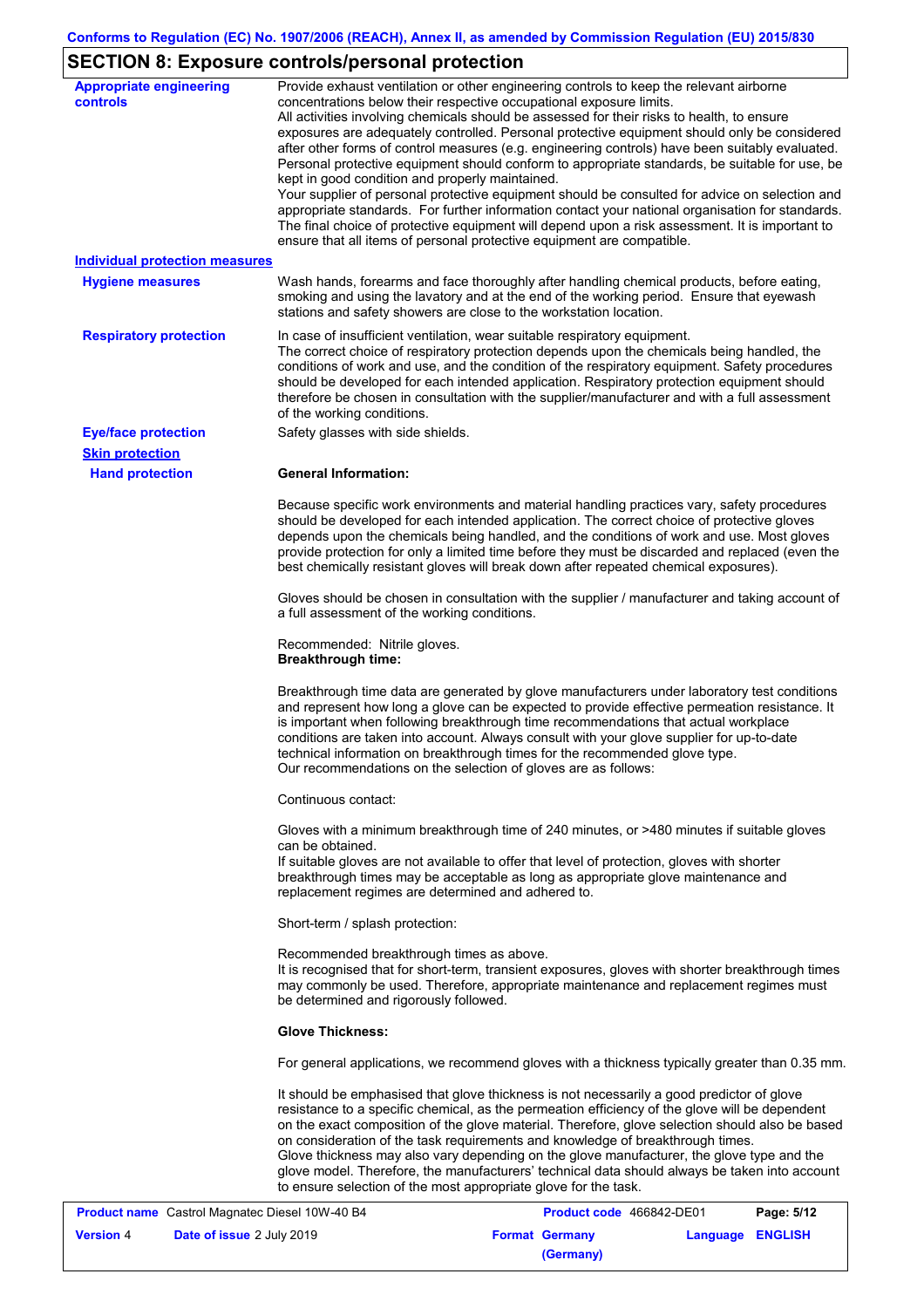## **SECTION 8: Exposure controls/personal protection**

|                                           | Note: Depending on the activity being conducted, gloves of varying thickness may be required<br>for specific tasks. For example:                                                                                                                                                                                                                                                                                                                                                                                                                                                                                                                                                      |
|-------------------------------------------|---------------------------------------------------------------------------------------------------------------------------------------------------------------------------------------------------------------------------------------------------------------------------------------------------------------------------------------------------------------------------------------------------------------------------------------------------------------------------------------------------------------------------------------------------------------------------------------------------------------------------------------------------------------------------------------|
|                                           | • Thinner gloves (down to 0.1 mm or less) may be required where a high degree of manual<br>dexterity is needed. However, these gloves are only likely to give short duration protection and<br>would normally be just for single use applications, then disposed of.                                                                                                                                                                                                                                                                                                                                                                                                                  |
|                                           | • Thicker gloves (up to 3 mm or more) may be required where there is a mechanical (as well<br>as a chemical) risk i.e. where there is abrasion or puncture potential.                                                                                                                                                                                                                                                                                                                                                                                                                                                                                                                 |
| <b>Skin and body</b>                      | Use of protective clothing is good industrial practice.<br>Personal protective equipment for the body should be selected based on the task being<br>performed and the risks involved and should be approved by a specialist before handling this<br>product.<br>Cotton or polyester/cotton overalls will only provide protection against light superficial<br>contamination that will not soak through to the skin. Overalls should be laundered on a regular<br>basis. When the risk of skin exposure is high (e.g. when cleaning up spillages or if there is a<br>risk of splashing) then chemical resistant aprons and/or impervious chemical suits and boots<br>will be required. |
| <b>Refer to standards:</b>                | Respiratory protection: EN 529<br>Gloves: EN 420, EN 374<br>Eye protection: EN 166<br>Filtering half-mask: EN 149<br>Filtering half-mask with valve: EN 405<br>Half-mask: EN 140 plus filter<br>Full-face mask: EN 136 plus filter<br>Particulate filters: EN 143<br>Gas/combined filters: EN 14387                                                                                                                                                                                                                                                                                                                                                                                   |
| <b>Environmental exposure</b><br>controls | Emissions from ventilation or work process equipment should be checked to ensure they<br>comply with the requirements of environmental protection legislation. In some cases, fume<br>scrubbers, filters or engineering modifications to the process equipment will be necessary to<br>reduce emissions to acceptable levels.                                                                                                                                                                                                                                                                                                                                                         |

## **SECTION 9: Physical and chemical properties**

| 9.1 Information on basic physical and chemical properties |                                                                                         |
|-----------------------------------------------------------|-----------------------------------------------------------------------------------------|
| <b>Appearance</b>                                         |                                                                                         |
| <b>Physical state</b>                                     | Liquid.                                                                                 |
| <b>Colour</b>                                             | Amber.                                                                                  |
| <b>Odour</b>                                              | Not available.                                                                          |
| <b>Odour threshold</b>                                    | Not available.                                                                          |
| pH                                                        | Not available.                                                                          |
| <b>Melting point/freezing point</b>                       | Not available.                                                                          |
| Initial boiling point and boiling<br>range                | Not available.                                                                          |
| <b>Pour point</b>                                         | -42 $\degree$ C                                                                         |
| <b>Flash point</b>                                        | Ølosed cup: 204°C (399.2°F) [Pensky-Martens.]<br>Open cup: 242°C (467.6°F) [Cleveland.] |
| <b>Evaporation rate</b>                                   | Not available.                                                                          |
| <b>Flammability (solid, gas)</b>                          | Not available.                                                                          |
| <b>Upper/lower flammability or</b><br>explosive limits    | Not available.                                                                          |
| <b>Vapour pressure</b>                                    | Not available.                                                                          |
| <b>Vapour density</b>                                     | Not available.                                                                          |
| <b>Relative density</b>                                   | Not available.                                                                          |
| <b>Density</b>                                            | <1000 kg/m <sup>3</sup> (<1 g/cm <sup>3</sup> ) at 15 <sup>°</sup> C                    |
| <b>Solubility(ies)</b>                                    | insoluble in water.                                                                     |
| <b>Partition coefficient: n-octanol/</b><br>water         | Not available.                                                                          |
| <b>Auto-ignition temperature</b>                          | Not available.                                                                          |
| <b>Decomposition temperature</b>                          | Not available.                                                                          |
|                                                           |                                                                                         |

**Product name** Castrol Magnatec Diesel 10W-40 B4 **Product Code 466842-DE01 Page: 6/12 Version** 4 **Date of issue** 2 July 2019 **Format Germany Language ENGLISH (Germany)**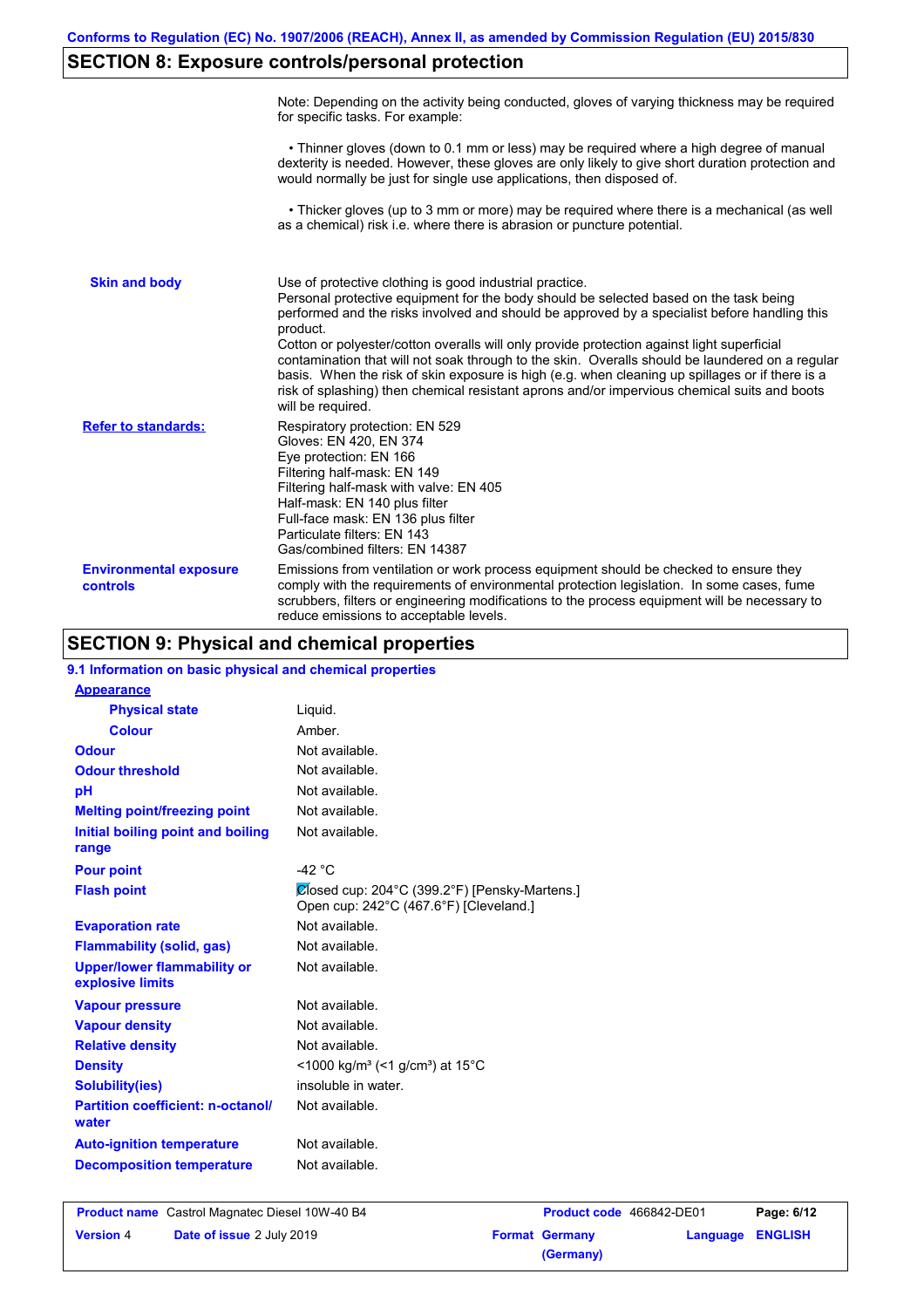# **SECTION 9: Physical and chemical properties**

| <b>Viscosity</b>            | <b>Kinematic: 99.9 mm<sup>2</sup>/s (99.9 cSt) at 40 °C</b><br>Kinematic: 13.7 to 16.2 mm <sup>2</sup> /s (13.7 to 16.2 cSt) at 100°C |
|-----------------------------|---------------------------------------------------------------------------------------------------------------------------------------|
| <b>Explosive properties</b> | Not available.                                                                                                                        |
| <b>Oxidising properties</b> | Not available.                                                                                                                        |

## **9.2 Other information**

No additional information.

| <b>SECTION 10: Stability and reactivity</b>       |                                                                                                                                                                         |  |
|---------------------------------------------------|-------------------------------------------------------------------------------------------------------------------------------------------------------------------------|--|
| <b>10.1 Reactivity</b>                            | No specific test data available for this product. Refer to Conditions to avoid and Incompatible<br>materials for additional information.                                |  |
| <b>10.2 Chemical stability</b>                    | The product is stable.                                                                                                                                                  |  |
| <b>10.3 Possibility of</b><br>hazardous reactions | Under normal conditions of storage and use, hazardous reactions will not occur.<br>Under normal conditions of storage and use, hazardous polymerisation will not occur. |  |
| <b>10.4 Conditions to avoid</b>                   | Avoid all possible sources of ignition (spark or flame).                                                                                                                |  |
| 10.5 Incompatible materials                       | Reactive or incompatible with the following materials: oxidising materials.                                                                                             |  |
| <b>10.6 Hazardous</b><br>decomposition products   | Under normal conditions of storage and use, hazardous decomposition products should not be<br>produced.                                                                 |  |

# **SECTION 11: Toxicological information**

| 11.1 Information on toxicological effects          |                                                                                                                                                                                                                                                                                                                                                                                                          |
|----------------------------------------------------|----------------------------------------------------------------------------------------------------------------------------------------------------------------------------------------------------------------------------------------------------------------------------------------------------------------------------------------------------------------------------------------------------------|
| <b>Acute toxicity estimates</b>                    |                                                                                                                                                                                                                                                                                                                                                                                                          |
| Not available.                                     |                                                                                                                                                                                                                                                                                                                                                                                                          |
| <b>Information on likely</b><br>routes of exposure | Routes of entry anticipated: Dermal, Inhalation.                                                                                                                                                                                                                                                                                                                                                         |
| <b>Potential acute health effects</b>              |                                                                                                                                                                                                                                                                                                                                                                                                          |
| <b>Inhalation</b>                                  | <b>Exposure to decomposition products may cause a health hazard.</b> Serious effects may be<br>delayed following exposure.                                                                                                                                                                                                                                                                               |
| <b>Ingestion</b>                                   | No known significant effects or critical hazards.                                                                                                                                                                                                                                                                                                                                                        |
| <b>Skin contact</b>                                | Defatting to the skin. May cause skin dryness and irritation.                                                                                                                                                                                                                                                                                                                                            |
| <b>Eye contact</b>                                 | Mot classified as an eye irritant. Based on data available for this or related materials.                                                                                                                                                                                                                                                                                                                |
|                                                    | Symptoms related to the physical, chemical and toxicological characteristics                                                                                                                                                                                                                                                                                                                             |
| <b>Inhalation</b>                                  | No specific data.                                                                                                                                                                                                                                                                                                                                                                                        |
| <b>Ingestion</b>                                   | No specific data.                                                                                                                                                                                                                                                                                                                                                                                        |
| <b>Skin contact</b>                                | Adverse symptoms may include the following:<br>irritation<br>dryness<br>cracking                                                                                                                                                                                                                                                                                                                         |
| <b>Eye contact</b>                                 | No specific data.                                                                                                                                                                                                                                                                                                                                                                                        |
|                                                    | Delayed and immediate effects as well as chronic effects from short and long-term exposure                                                                                                                                                                                                                                                                                                               |
| <b>Inhalation</b>                                  | Overexposure to the inhalation of airborne droplets or aerosols may cause irritation of the<br>respiratory tract.                                                                                                                                                                                                                                                                                        |
| <b>Ingestion</b>                                   | Ingestion of large quantities may cause nausea and diarrhoea.                                                                                                                                                                                                                                                                                                                                            |
| <b>Skin contact</b>                                | Prolonged or repeated contact can defat the skin and lead to irritation and/or dermatitis.                                                                                                                                                                                                                                                                                                               |
| <b>Eye contact</b>                                 | Potential risk of transient stinging or redness if accidental eye contact occurs.                                                                                                                                                                                                                                                                                                                        |
| <b>Potential chronic health effects</b>            |                                                                                                                                                                                                                                                                                                                                                                                                          |
| <b>General</b>                                     | USED ENGINE OILS<br>Combustion products resulting from the operation of internal combustion engines contaminate<br>engine oils during use. Used engine oil may contain hazardous components which have the<br>potential to cause skin cancer. Frequent or prolonged contact with all types and makes of used<br>engine oil must therefore be avoided and a high standard of personal hygiene maintained. |
| <b>Carcinogenicity</b>                             | No known significant effects or critical hazards.                                                                                                                                                                                                                                                                                                                                                        |
| <b>Mutagenicity</b>                                | No known significant effects or critical hazards.                                                                                                                                                                                                                                                                                                                                                        |
| <b>Developmental effects</b>                       | No known significant effects or critical hazards.                                                                                                                                                                                                                                                                                                                                                        |
| Product name Castrol Magnatec Diesel 10W-40 B4     | Product code 466842-DE01<br>Page: 7/12                                                                                                                                                                                                                                                                                                                                                                   |
| <b>Version 4</b><br>Date of issue 2 July 2019      | <b>ENGLISH</b><br><b>Format Germany</b><br>Language<br>(Germany)                                                                                                                                                                                                                                                                                                                                         |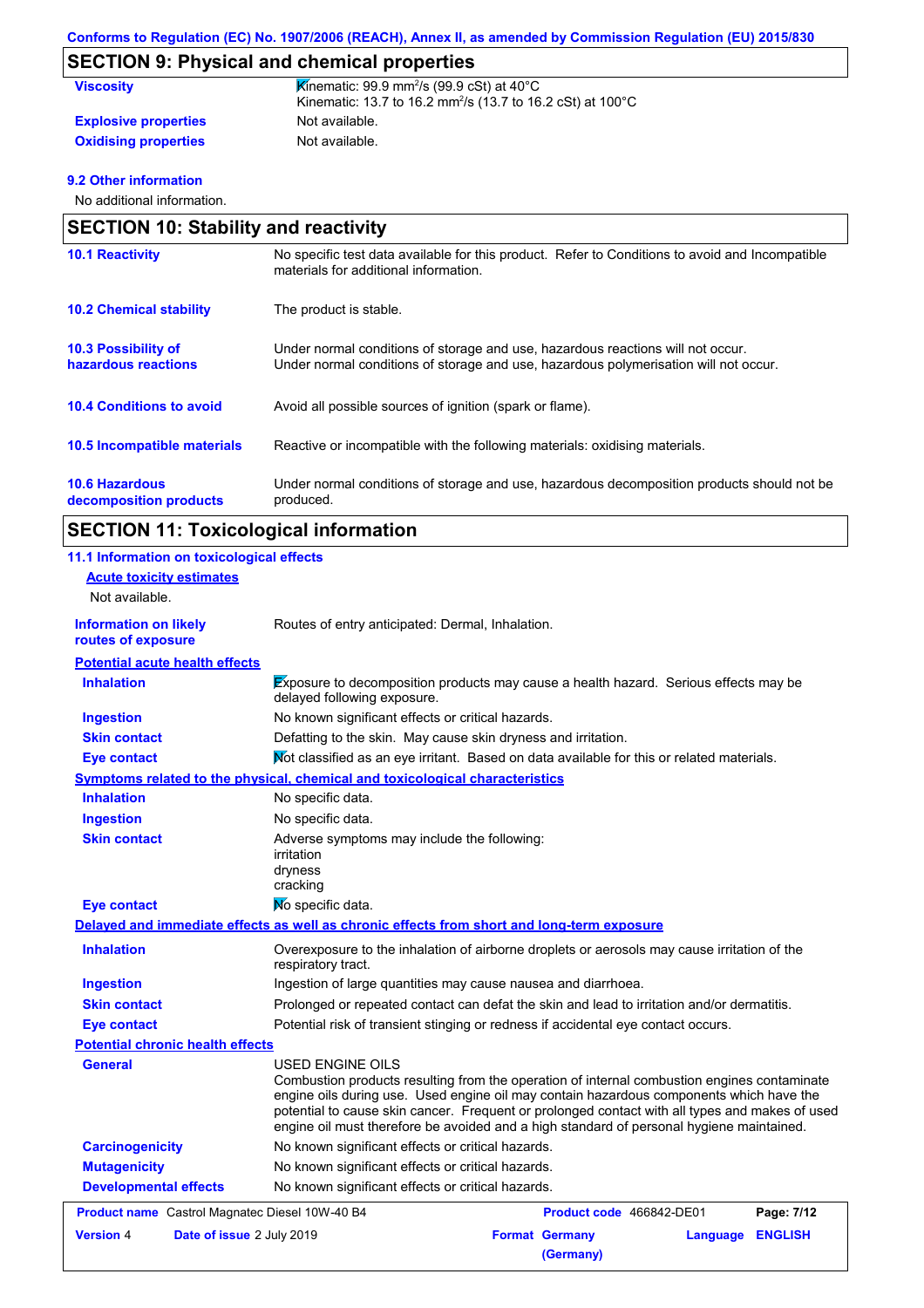## **SECTION 11: Toxicological information**

**Fertility effects** No known significant effects or critical hazards.

## **SECTION 12: Ecological information**

### **12.1 Toxicity**

#### **Environmental hazards** Not classified as dangerous

Product not classified for environmental effects. Based on data available for this or related materials.

### **12.2 Persistence and degradability**

Expected to be biodegradable.

### **12.3 Bioaccumulative potential**

This product is not expected to bioaccumulate through food chains in the environment.

| <b>12.4 Mobility in soil</b>                            |                                                                      |
|---------------------------------------------------------|----------------------------------------------------------------------|
| <b>Soil/water partition</b><br><b>coefficient (Koc)</b> | Not available.                                                       |
| <b>Mobility</b>                                         | Spillages may penetrate the soil causing ground water contamination. |

#### **12.5 Results of PBT and vPvB assessment**

Product does not meet the criteria for PBT or vPvB according to Regulation (EC) No. 1907/2006, Annex XIII.

#### **12.6 Other adverse effects**

**Other ecological information**

Spills may form a film on water surfaces causing physical damage to organisms. Oxygen transfer could also be impaired.

## **SECTION 13: Disposal considerations**

### **13.1 Waste treatment methods**

### **Product**

Where possible, arrange for product to be recycled. Dispose of via an authorised person/ licensed waste disposal contractor in accordance with local regulations.

## **Hazardous waste** Yes.

**Methods of disposal**

| European waste catalogue (EWC) |                                                                 |  |
|--------------------------------|-----------------------------------------------------------------|--|
| <b>Waste code</b>              | <b>Waste designation</b>                                        |  |
| $130205*$                      | mineral-based non-chlorinated engine, gear and lubricating oils |  |

However, deviation from the intended use and/or the presence of any potential contaminants may require an alternative waste disposal code to be assigned by the end user.

#### **Packaging Methods of disposal Special precautions** Where possible, arrange for product to be recycled. Dispose of via an authorised person/ licensed waste disposal contractor in accordance with local regulations.  $\overline{\mathbf{F}}$ his material and its container must be disposed of in a safe way. Care should be taken when handling emptied containers that have not been cleaned or rinsed out. Empty containers or liners may retain some product residues. Empty containers represent a fire hazard as they may contain flammable product residues and vapour. Never weld, solder or braze empty containers. Avoid dispersal of spilt material and runoff and contact with soil, waterways, drains and sewers. **References** Commission 2014/955/EU Directive 2008/98/EC

## **SECTION 14: Transport information**

|                                                       | <b>ADR/RID</b>            | <b>ADN</b>     | <b>IMDG</b>                        | <b>IATA</b>                |
|-------------------------------------------------------|---------------------------|----------------|------------------------------------|----------------------------|
| 14.1 UN number                                        | Not regulated.            | Not regulated. | Not regulated.                     | Not regulated.             |
| 14.2 UN proper<br>shipping name                       |                           |                |                                    |                            |
| <b>14.3 Transport</b><br>hazard class(es)             |                           |                |                                    |                            |
|                                                       |                           |                | Product code 466842-DE01           |                            |
| <b>Product name</b> Castrol Magnatec Diesel 10W-40 B4 |                           |                | Page: 8/12                         |                            |
| <b>Version 4</b>                                      | Date of issue 2 July 2019 |                | <b>Format Germany</b><br>(Germany) | <b>ENGLISH</b><br>Language |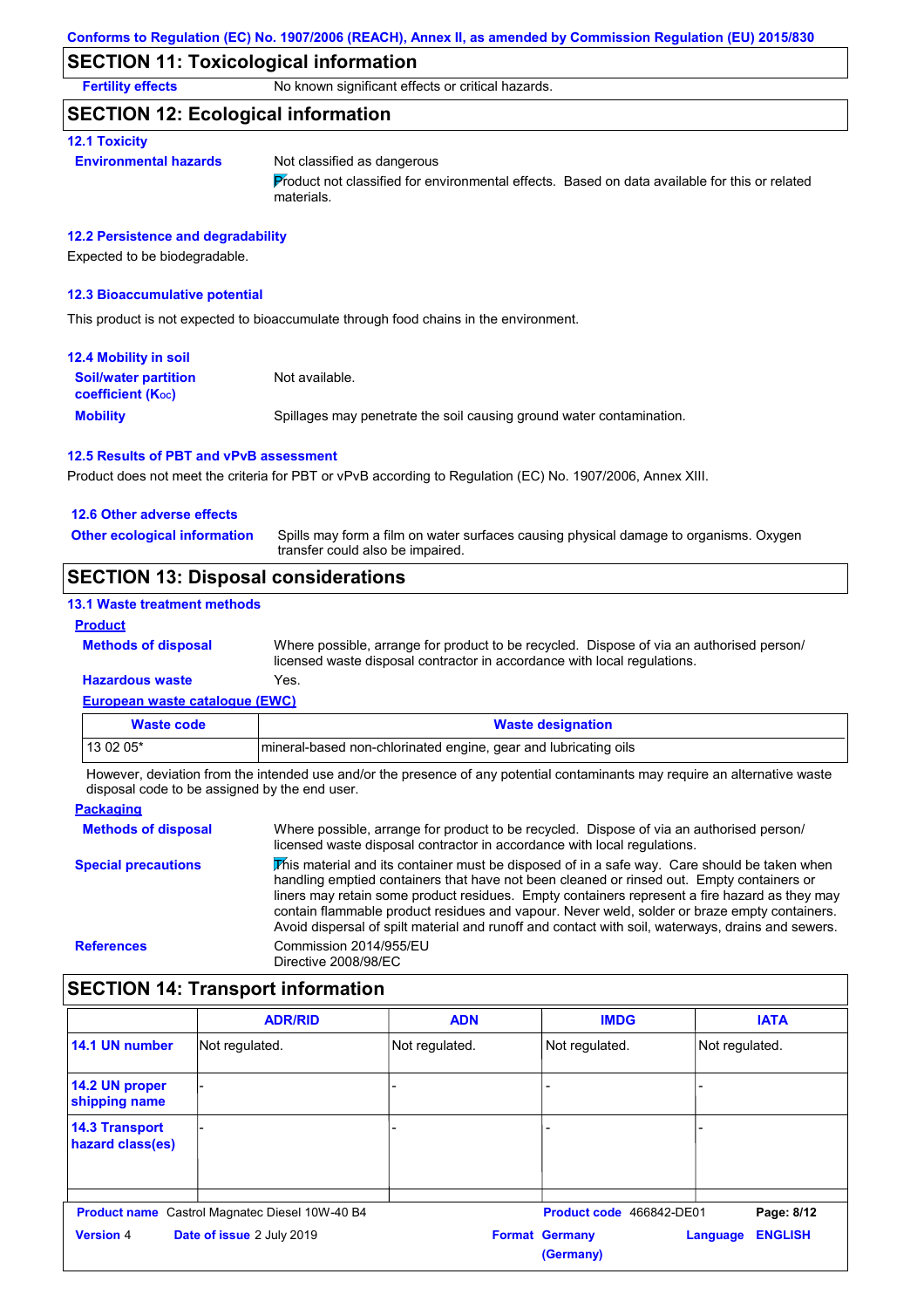## **SECTION 14: Transport information**

| 14.4 Packing<br>group                   |     |     |       |     |
|-----------------------------------------|-----|-----|-------|-----|
| 14.5<br><b>Environmental</b><br>hazards | No. | No. | l No. | No. |
| <b>Additional</b><br>information        |     |     |       |     |

**14.6 Special precautions for user** Not available.

**14.7 Transport in bulk**  Not available.

**according to Annex II of Marpol and the IBC Code**

## **SECTION 15: Regulatory information**

**15.1 Safety, health and environmental regulations/legislation specific for the substance or mixture**

## **EU Regulation (EC) No. 1907/2006 (REACH)**

## **Annex XIV - List of substances subject to authorisation**

### **Annex XIV**

None of the components are listed.

**Substances of very high concern**

None of the components are listed.

# **Other regulations**

| <b>REACH Status</b>                                             | The company, as identified in Section 1, sells this product in the EU in compliance with the<br>current requirements of REACH. |
|-----------------------------------------------------------------|--------------------------------------------------------------------------------------------------------------------------------|
| <b>United States inventory</b><br>(TSCA 8b)                     | All components are active or exempted.                                                                                         |
| <b>Australia inventory (AICS)</b>                               | All components are listed or exempted.                                                                                         |
| <b>Canada inventory</b>                                         | All components are listed or exempted.                                                                                         |
| <b>China inventory (IECSC)</b>                                  | All components are listed or exempted.                                                                                         |
| <b>Japan inventory (ENCS)</b>                                   | All components are listed or exempted.                                                                                         |
| <b>Korea inventory (KECI)</b>                                   | All components are listed or exempted.                                                                                         |
| <b>Philippines inventory</b><br>(PICCS)                         | All components are listed or exempted.                                                                                         |
| <b>Taiwan Chemical</b><br><b>Substances Inventory</b><br>(TCSI) | All components are listed or exempted.                                                                                         |
| Ozone depleting substances (1005/2009/EU)                       |                                                                                                                                |
| Not listed.                                                     |                                                                                                                                |
| Prior Informed Consent (PIC) (649/2012/EU)                      |                                                                                                                                |
| Not listed.                                                     |                                                                                                                                |
| <b>Seveso Directive</b>                                         |                                                                                                                                |
| This product is not controlled under the Seveso Directive.      |                                                                                                                                |
|                                                                 |                                                                                                                                |

### **National regulations**

| <b>Hazardous incident ordinance</b>                                |                                                                                                                                                                                                                                                         |                                                                                               |
|--------------------------------------------------------------------|---------------------------------------------------------------------------------------------------------------------------------------------------------------------------------------------------------------------------------------------------------|-----------------------------------------------------------------------------------------------|
| <b>Hazard class for water</b>                                      |                                                                                                                                                                                                                                                         | (classified according AwSV)                                                                   |
| <b>Prohibited Chemicals</b><br><b>Regulation</b><br>(ChemVerbotsV) | Regulation (ChemVerbotsV).                                                                                                                                                                                                                              | When placed on the market in Germany, this product is not subject to the Prohibited Chemicals |
| <b>Occupational restrictions</b>                                   | Observe employment restrictions in the following:<br>Gesetz zum Schutz der arbeitenden Jugend (Jugendarbeitsschutzgesetz - JArbSchG)<br>Gesetz zum Schutz von Müttern bei der Arbeit, in der Ausbildung und im Studium<br>(Mutterschutzgesetz – MuSchG) |                                                                                               |

| <b>Product name</b> Castrol Magnatec Diesel 10W-40 B4 |                                  | <b>Product code</b> 466842-DE01 |                       | Page: 9/12              |  |
|-------------------------------------------------------|----------------------------------|---------------------------------|-----------------------|-------------------------|--|
| <b>Version 4</b>                                      | <b>Date of issue 2 July 2019</b> |                                 | <b>Format Germany</b> | <b>Language ENGLISH</b> |  |
|                                                       |                                  |                                 | (Germany)             |                         |  |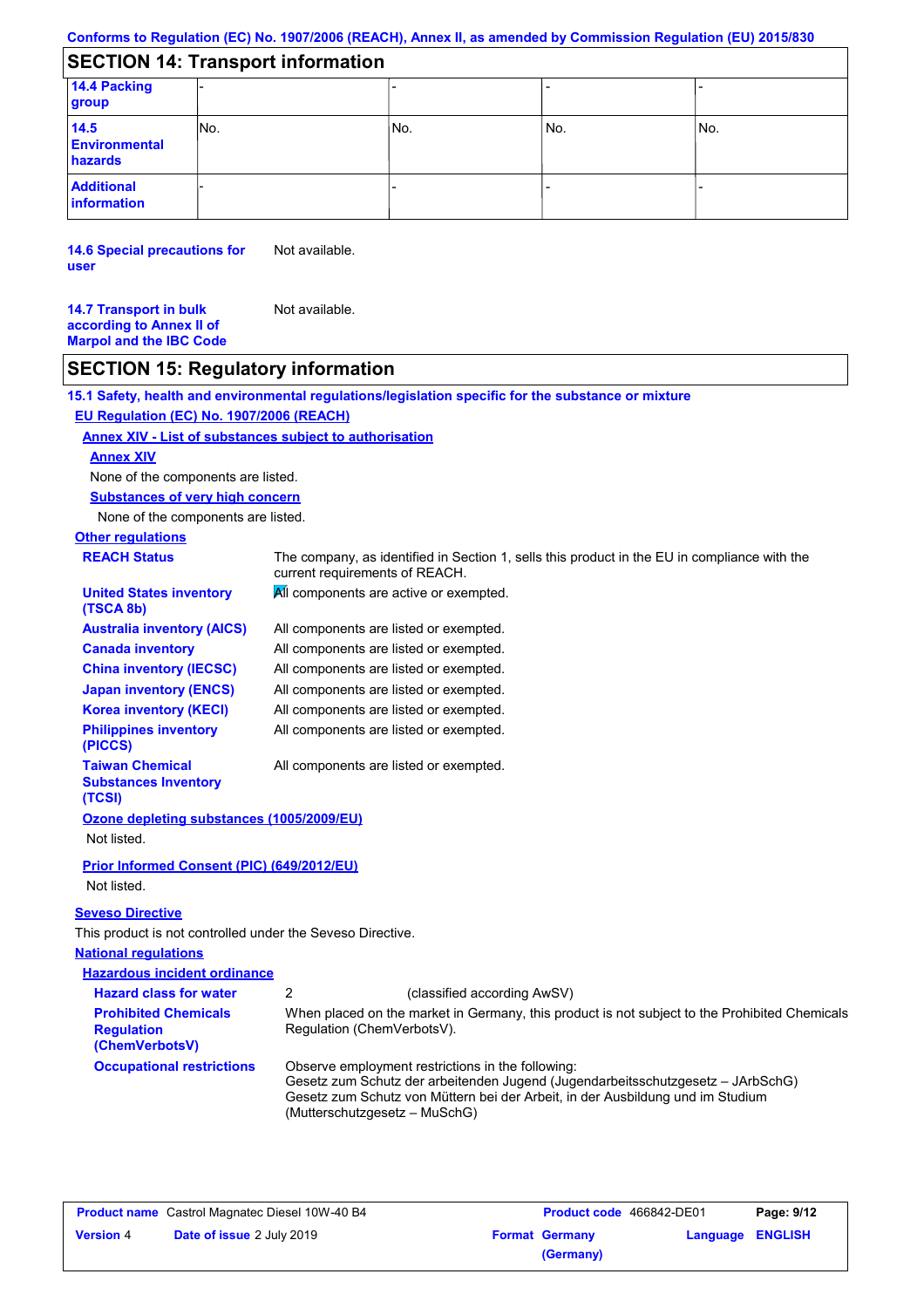**Conforms to Regulation (EC) No. 1907/2006 (REACH), Annex II, as amended by Commission Regulation (EU) 2015/830**

# **SECTION 15: Regulatory information**

| <b>15.2 Chemical safety</b> | A Chemical Safety Assessment has been carried out for one or more of the substances within  |
|-----------------------------|---------------------------------------------------------------------------------------------|
| assessment                  | this mixture. A Chemical Safety Assessment has not been carried out for the mixture itself. |

# **SECTION 16: Other information**

| <b>Abbreviations and acronyms</b> | ADN = European Provisions concerning the International Carriage of Dangerous Goods by            |
|-----------------------------------|--------------------------------------------------------------------------------------------------|
|                                   | Inland Waterway                                                                                  |
|                                   | ADR = The European Agreement concerning the International Carriage of Dangerous Goods by         |
|                                   | Road                                                                                             |
|                                   | ATE = Acute Toxicity Estimate                                                                    |
|                                   | <b>BCF</b> = Bioconcentration Factor                                                             |
|                                   | CAS = Chemical Abstracts Service                                                                 |
|                                   | CLP = Classification, Labelling and Packaging Regulation [Regulation (EC) No. 1272/2008]         |
|                                   | CSA = Chemical Safety Assessment                                                                 |
|                                   | CSR = Chemical Safety Report                                                                     |
|                                   | DMEL = Derived Minimal Effect Level                                                              |
|                                   | DNEL = Derived No Effect Level                                                                   |
|                                   | EINECS = European Inventory of Existing Commercial chemical Substances                           |
|                                   | ES = Exposure Scenario                                                                           |
|                                   | EUH statement = CLP-specific Hazard statement<br>EWC = European Waste Catalogue                  |
|                                   | GHS = Globally Harmonized System of Classification and Labelling of Chemicals                    |
|                                   |                                                                                                  |
|                                   | IATA = International Air Transport Association<br>IBC = Intermediate Bulk Container              |
|                                   |                                                                                                  |
|                                   | IMDG = International Maritime Dangerous Goods                                                    |
|                                   | LogPow = logarithm of the octanol/water partition coefficient                                    |
|                                   | MARPOL = International Convention for the Prevention of Pollution From Ships, 1973 as            |
|                                   | modified by the Protocol of 1978. ("Marpol" = marine pollution)                                  |
|                                   | OECD = Organisation for Economic Co-operation and Development                                    |
|                                   | PBT = Persistent, Bioaccumulative and Toxic                                                      |
|                                   | <b>PNEC = Predicted No Effect Concentration</b>                                                  |
|                                   | REACH = Registration, Evaluation, Authorisation and Restriction of Chemicals Regulation          |
|                                   | [Regulation (EC) No. 1907/2006]                                                                  |
|                                   | RID = The Regulations concerning the International Carriage of Dangerous Goods by Rail           |
|                                   | RRN = REACH Registration Number                                                                  |
|                                   | SADT = Self-Accelerating Decomposition Temperature                                               |
|                                   | SVHC = Substances of Very High Concern                                                           |
|                                   | STOT-RE = Specific Target Organ Toxicity - Repeated Exposure                                     |
|                                   | STOT-SE = Specific Target Organ Toxicity - Single Exposure                                       |
|                                   | TWA = Time weighted average                                                                      |
|                                   | $UN = United Nations$                                                                            |
|                                   | $UVCB = Complex\;hydrocarbon\; substance$                                                        |
|                                   | VOC = Volatile Organic Compound                                                                  |
|                                   | vPvB = Very Persistent and Very Bioaccumulative                                                  |
|                                   | Varies = may contain one or more of the following 64741-88-4 / RRN 01-2119488706-23,             |
|                                   | 64741-89-5 / RRN 01-2119487067-30, 64741-95-3 / RRN 01-2119487081-40, 64741-96-4/ RRN            |
|                                   | 01-2119483621-38, 64742-01-4 / RRN 01-2119488707-21, 64742-44-5 / RRN                            |
|                                   | 01-2119985177-24, 64742-45-6, 64742-52-5 / RRN 01-2119467170-45, 64742-53-6 / RRN                |
|                                   | 01-2119480375-34, 64742-54-7 / RRN 01-2119484627-25, 64742-55-8 / RRN                            |
|                                   | 01-2119487077-29, 64742-56-9 / RRN 01-2119480132-48, 64742-57-0 / RRN                            |
|                                   | 01-2119489287-22, 64742-58-1, 64742-62-7 / RRN 01-2119480472-38, 64742-63-8,                     |
|                                   | 64742-65-0 / RRN 01-2119471299-27, 64742-70-7 / RRN 01-2119487080-42, 72623-85-9 /               |
|                                   | RRN 01-2119555262-43, 72623-86-0 / RRN 01-2119474878-16, 72623-87-1 / RRN                        |
|                                   | 01-2119474889-13                                                                                 |
|                                   | Procedure used to derive the classification according to Regulation (EC) No. 1272/2008 [CLP/GHS] |

 $\overline{1}$ 

| <b>Classification</b>                                  |                                                                           | <b>Justification</b>                                                                                                                        |  |  |
|--------------------------------------------------------|---------------------------------------------------------------------------|---------------------------------------------------------------------------------------------------------------------------------------------|--|--|
| <b>Not classified.</b>                                 |                                                                           |                                                                                                                                             |  |  |
| <b>Full text of abbreviated H</b><br><b>statements</b> | H315<br>H318<br>H411                                                      | Causes skin irritation.<br>Causes serious eye damage.<br>Toxic to aquatic life with long lasting effects.                                   |  |  |
| <b>Full text of classifications</b><br>[CLP/GHS]       | <b>Aguatic Chronic 2, H411</b><br>Eye Dam. 1, H318<br>Skin Irrit. 2, H315 | LONG-TERM (CHRONIC) AQUATIC HAZARD - Category 2<br>SERIOUS EYE DAMAGE/EYE IRRITATION - Category 1<br>SKIN CORROSION/IRRITATION - Category 2 |  |  |
| <b>History</b>                                         |                                                                           |                                                                                                                                             |  |  |
| Date of issue/Date of<br>revision                      | 02/07/2019.                                                               |                                                                                                                                             |  |  |
| Date of previous issue                                 | 22/04/2018.                                                               |                                                                                                                                             |  |  |
| <b>Prepared by</b>                                     | <b>Product Stewardship</b>                                                |                                                                                                                                             |  |  |
| <b>Product name</b> Castrol Magnatec Diesel 10W-40 B4  |                                                                           | Page: 10/12<br><b>Product code</b> 466842-DE01                                                                                              |  |  |
| <b>Version 4</b><br><b>Date of issue 2 July 2019</b>   |                                                                           | <b>ENGLISH</b><br><b>Format Germany</b><br>Language<br>(Germany)                                                                            |  |  |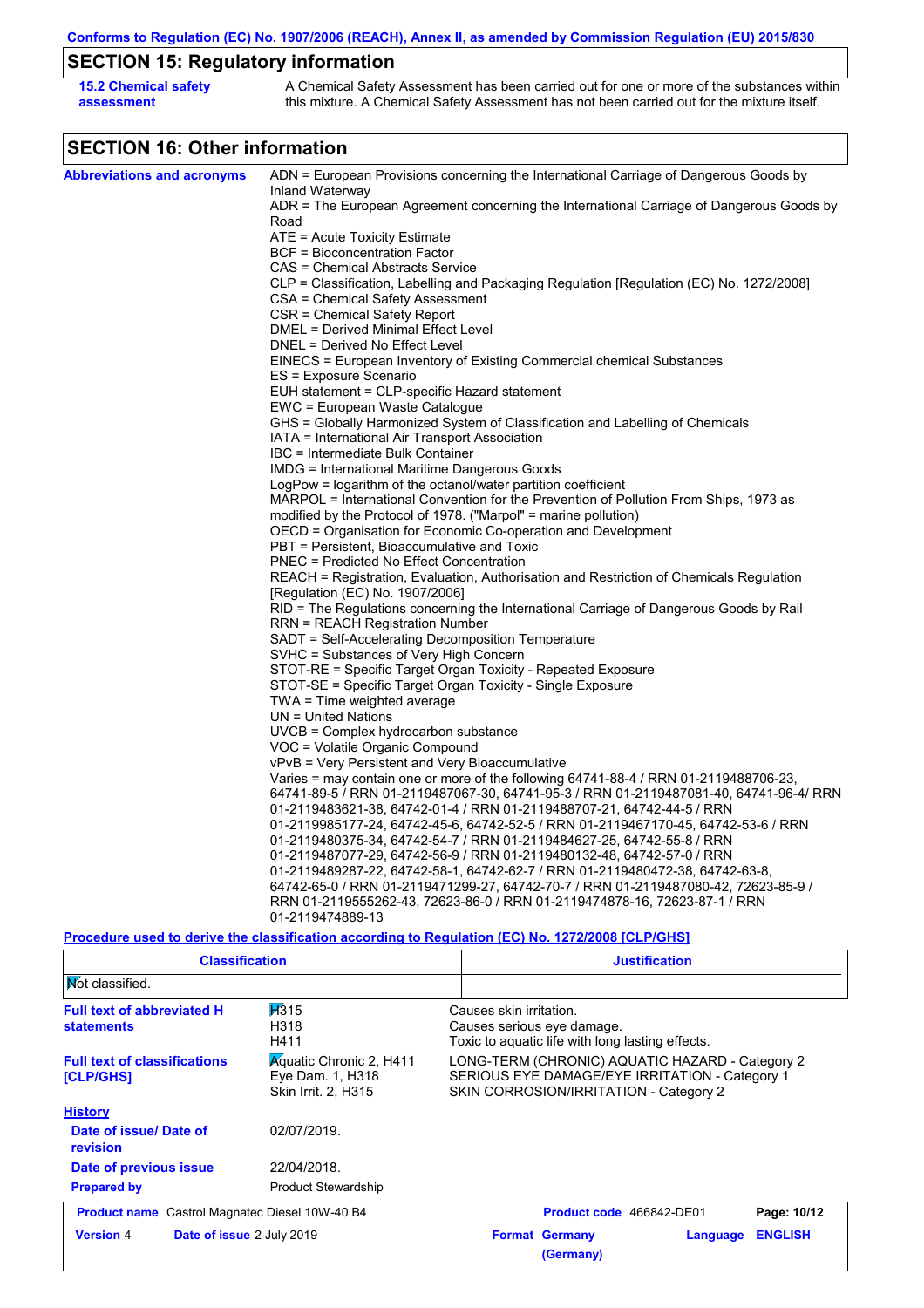## **SECTION 16: Other information**

 $\overline{\phantom{a}}$ **Indicates information that has changed from previously issued version.**

#### **Notice to reader**

All reasonably practicable steps have been taken to ensure this data sheet and the health, safety and environmental information contained in it is accurate as of the date specified below. No warranty or representation, express or implied is made as to the accuracy or completeness of the data and information in this data sheet.

The data and advice given apply when the product is sold for the stated application or applications. You should not use the product other than for the stated application or applications without seeking advice from BP Group.

It is the user's obligation to evaluate and use this product safely and to comply with all applicable laws and regulations. The BP Group shall not be responsible for any damage or injury resulting from use, other than the stated product use of the material, from any failure to adhere to recommendations, or from any hazards inherent in the nature of the material. Purchasers of the product for supply to a third party for use at work, have a duty to take all necessary steps to ensure that any person handling or using the product is provided with the information in this sheet. Employers have a duty to tell employees and others who may be affected of any hazards described in this sheet and of any precautions that should be taken. You can contact the BP Group to ensure that this document is the most current available. Alteration of this document is strictly prohibited.